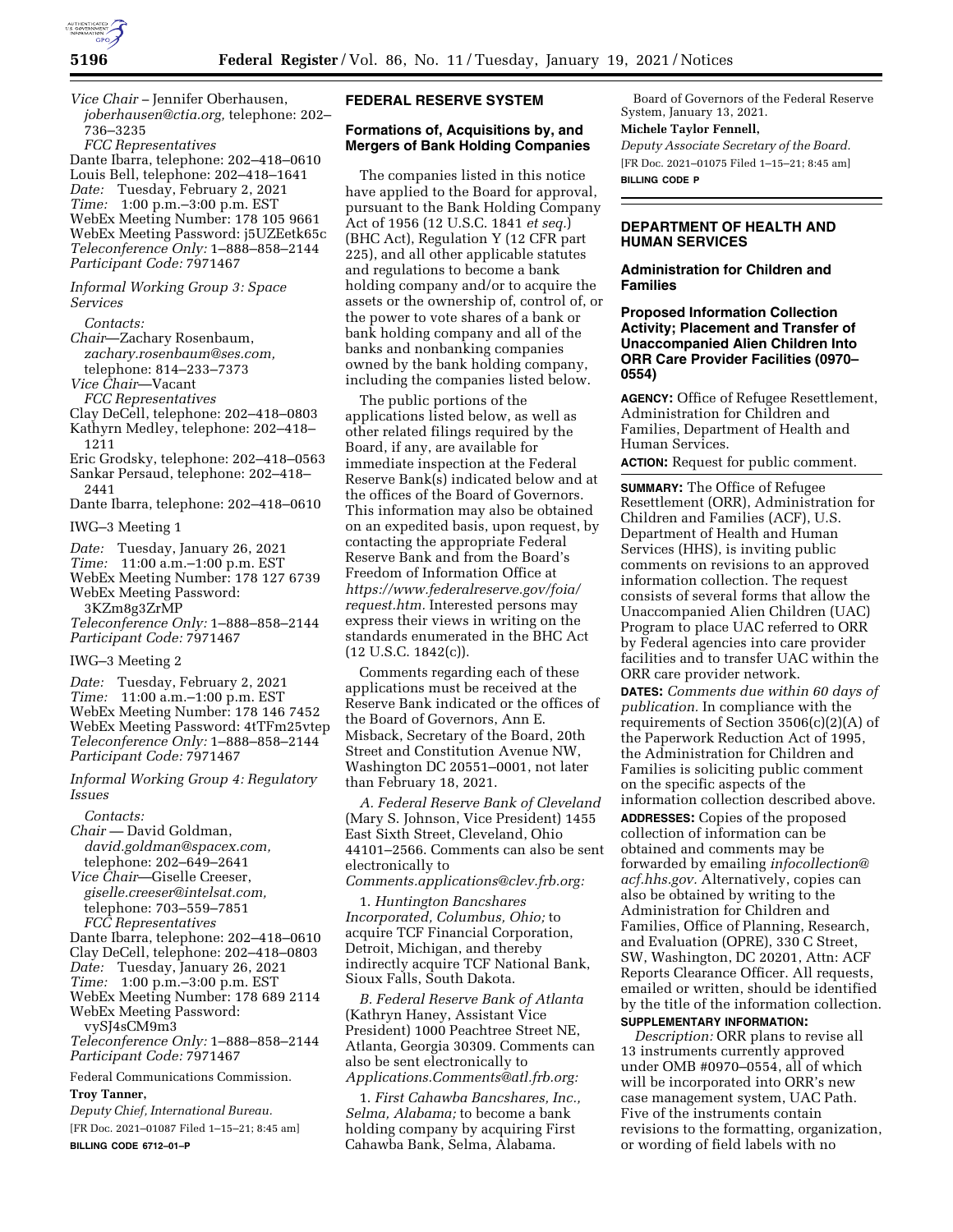changes to the content. The remaining eight instruments contain changes in content. In addition, ORR plans to add four new instruments to this collection that will also be incorporated into UAC Path.

1. Placement Authorization (Form P– 1): This instrument is used by ORR to authorize a care provider to provide care and services to UAC placed in their facility. Care providers sign the instrument to acknowledge certain responsibilities related to the care of the UAC. ORR revised the formatting, but no changes were made to the content. The average burden minutes per response was increased from 1 to 5 minutes.

2. Authorization for Medical, Dental, and Mental Health Care (Form P–2): This instrument is used by ORR to authorize a care provider to provide medical, dental, and mental health care services to UAC placed in their facility. Care providers sign the instrument to acknowledge certain responsibilities related to the care of the UAC. ORR revised the formatting, but no changes were made to the content. The average burden minutes per response was increased from 1 to 5 minutes.

3. Notice of Placement in a Restrictive Setting (Form P–4/4s): This instrument is used by care providers to document and inform UAC of the reason they have been placed in a restrictive setting. ORR revised the formatting, but no changes were made to the content.

4. Long Term Foster Care Placement Memo (Form P–5): This instrument is used by care providers to ensure placement in a foster home that meets the UAC's needs and continuity of services. ORR revised the formatting and the order in which the fields appear. ORR added two new questions asking respondents to (1) describe any specials skills or training of the foster family or group home, and (2) provide any further available information and/or considerations about the time line for physical transfer of the minor.

5. UAC Referral (formerly titled Intakes Placement Checklist and Add New UAC) (Form P–7): This instrument is used by Federal agencies to refer UAC to ORR custody and by ORR Intakes staff to place UAC in an ORR care provider facility. It also contains a checklist that is used by ORR Intakes staff to determine whether initial placement in a restrictive setting is appropriate for a UAC. ORR combined 2 of its current instruments, *Intakes Placement Checklist* and *Add New UAC,*  into 1 instrument. The average burden minutes per response was increased from 15 to 60 minutes, plus an additional 30 minutes if the placement

checklist must be completed. In addition, ORR made the following revisions:

 $\circ$  Moved the "Immigration Status at Referral'' field to the *UAC Profile*  instrument.

Æ Created a new ''Parent/Legal Guardian Separation'' section. This section contains 5 fields, and replaces the single question on the current version of the *Add New UAC*  instrument.

 $\circ$  Created a new "MPP Information" section to capture information about enrollment in the Migrant Protection Protocol (MPP) program. This section contains 2 fields.

 $\circ$  Moved the field "Related to Other UAC(s)?'' to the *UAC Profile* instrument.

 $\circ$  Moved fields related to family groups to the *UAC Profile* and *Family Group Entity* instruments.

 $\circ$  Added the following fields to the ''Apprehension and Referral Information'' section: ''Referring Sector Name'', ''POC Primary Email'', ''POC Secondary Email'', ''Referring Sector Code''.

 $\circ$  Moved fields in the "Parent/ Relative Information'' section to the *UAC Profile* instrument.

 $\circ$  Renamed the "Notes" field in the ''Referral Notes'' section to ''Apprehension/Journey Notes'' and added a new field, ''Referral Cancellation Reason''.

Æ Renamed the ''ORR Placement Information'' section to ''Placement Request'' and added the following fields: ''Required Placement Request'', ''Placement Requested Date/Time'', ''Program/Facility'', ''Not Accepted Reason'', ''Placement Decision Date/ Time'', ''Placement Notes'', and ''Override Stop Placement Reason''.

 $\circ$  Added a new section titled ''Special Placement Request'' that contains the fields found in the ''Placement Determination'' section of the current version of the *Intakes Placement Checklist.* 

Æ Created a new ''Criminal Information'' section. This section contains 9 fields, and replaces the two questions on criminal charges and acting as a footguide on the current version of the *Add New UAC*  instrument.

 $\circ\,$  A new section titled ''Criminal Charges'' as added to capture more detailed information if the UAC has any criminal charges, which contains 9 fields.

 $\circ$  A new "Detention Facilities" section as created to capture more detailed information if the UAC was ever held in a detention facility. This section contains 9 fields.

 $\circ$  Added a new "Documents" section where documents related directly to the UAC's referral may be uploaded.

Added a new "Entry Team" section in which read and/or write access can be granted to individuals who need access privileges to the record, but do not typically need such privileges for a referral record.

Æ Revised the *Intakes Placement Checklist* as follows:

■ Reorganized the checklist into distinct sections for staff secure and secure placement criteria.

Removed "UAC will be turning 18 year of age in the next month'' as an escape risk criteria.

■ Removed the "Danger to Self" section.

Revised the lists of criminal offenses in both the staff secure and secure sections.

 $\circ$  Added a new "Initial Health Information'' section to capture more detailed information about the UAC's health. This section contains 31 fields.

6. Care Provider Checklist for Transfers to Influx Care Facilities (Form P–8): This instrument is used by care providers to ensure that all criteria for transfer of a UAC to an influx care facility have been met. ORR revised the formatting and reworded some field labels, but no changes were made to the content.

7. Medical Checklist for Non-Influx Transfers (Form P–9A): This instrument is used by care providers to ensure that UAC are medically cleared for transfer within the ORR care provider network, excluding transfer to an influx care facility. ORR revised the formatting and reworded the questions. In addition, ORR removed the question asking if the child is free of all medical conditions requiring specialist care.

8. Medical Checklist for Transfers to Influx Care Facilities (Form P–9B): This instrument is used by care providers to ensure that UAC are medically cleared for transfer to an influx care facility. ORR revised the formatting and instructions, reworded most questions, and clarified which questions are only applicable to influx care facilities located on Department of Defense (DOD) sites. ORR also added 4 new questions that ask about sexually transmitted disease, injection drug use, allergies, and the completion of lab and diagnosis field in UAC Path.

9. Transfer Request (Form P–10A): This instrument is used by care provider facilities, ORR contractor staff, and ORR Federal staff to process recommendations and decisions for transfer of a UAC within the ORR care provider network for non-influx transfers. ORR revised the formatting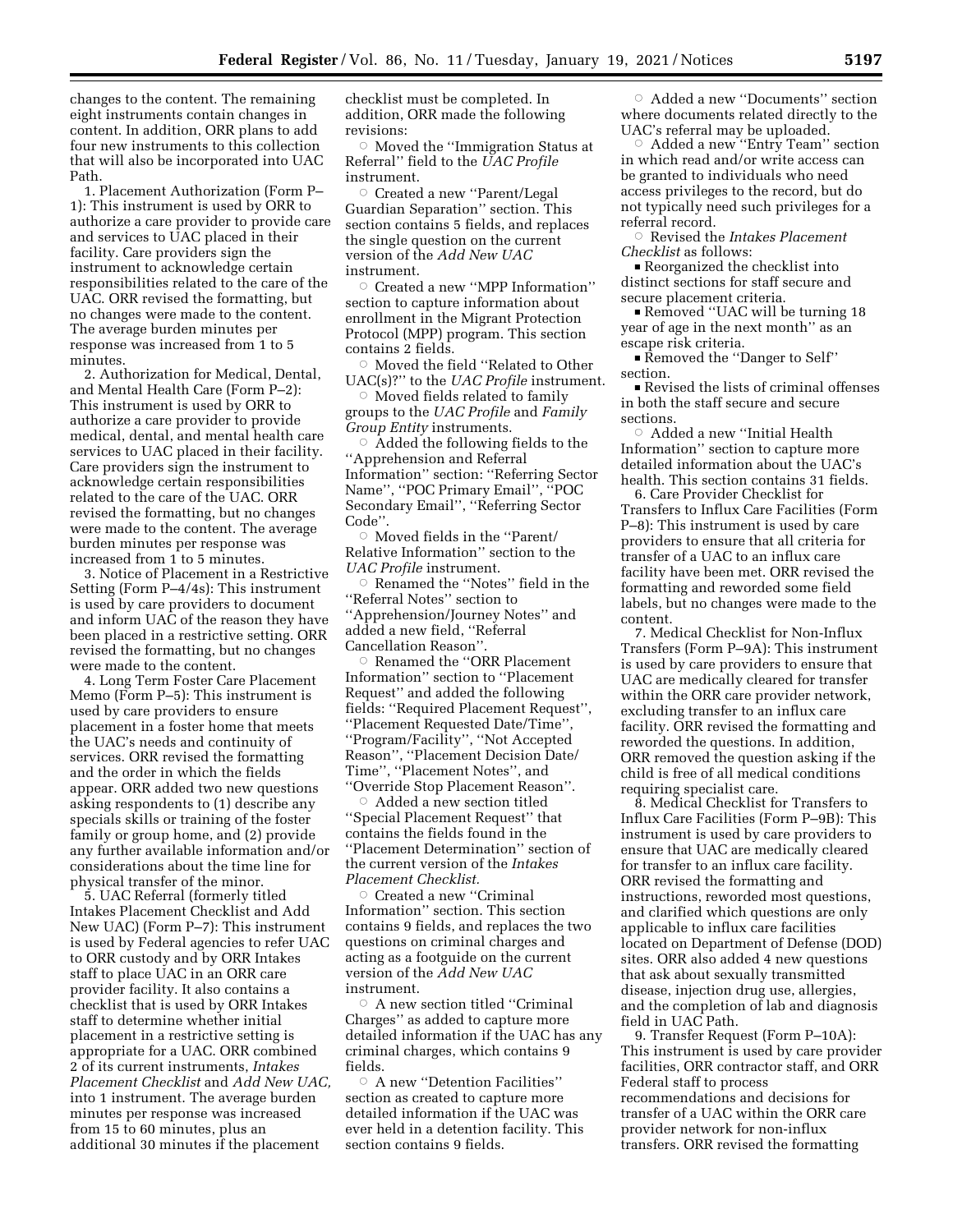and reworded many of the section titles and fields. In addition, ORR made the following revisions to this instrument:

 $\circ$  In the "Transfer Request" section, ORR removed the field ''Requested Date'' and added the following fields: ''Status'', ''Transfer Type'', ''High Priority'', ''Transfer Cancellation Reason'', ''Case Coordinator'', and ''Legal Eligibility''.

 $\circ$  Added the following fields to the ''Case Coordinator Recommendation'' section: "Pending Information", "FFS Authorized to Proceed'', and ''Add to Waitlist?".

 $\circ$  Moved fields related to the UAC's attorney of record from the ''Reason for Transfer Request'' section to the ''Casefile Summaries'' section.

 $\circ$  Added a new "Transfer

Designation'' section containing 3 fields. Æ Added a ''Remand for Further

Information'' to the ''ORR Decision'' section.

Æ Removed the ''Transfer Packet'' section.

 $\circ$  Added the following fields to the ''COA–COV'' section: ''Specify UAC Special Needs'' and ''Other Change Venue Cause''.

Æ Added a new ''Entry Team'' section in which read and/or write access can be granted to individuals who need access privileges to the record, but do not typically need such privileges for a referral record.

 $\circ$  Added a new "Documents" sections where documents related directly to the UAC's transfer may be uploaded.

Æ Added a new ''Program Referrals'' section in which care providers can search for programs that fit the UAC's transfer criteria and make referrals.

10. Influx Transfer Request (Form P– 10B): This instrument is used by care provider facilities and ORR Federal staff to process recommendations and decisions for transfers to an influx care facility. This is a new instrument that ORR plans to add to this collection.

11. Transfer Summary and Tracking (formerly titled Transfer Request and Tracking Form) (Form P–11): This instrument is used by care providers to track the physical transfer of the UAC and their belongings. ORR revised the formatting and reworded some of the fields. ORR also removed the field ''FINS Number'' and added the fields ''Gender'' and Gender Other.''

12. Program Entity (formerly titled UAC Portal Capacity Report) (Form P– 12): This instrument is used by care

providers and ORR to track certain information related to care provider programs, such as location, contact information, bed capacity, state licensure, grant information, monitoring, and program census. ORR greatly expanded this instrument to track multiple types of information related to care provider programs. The average burden minutes per response was increased from 5 to 30 minutes. In addition to bed capacity, this instrument contains the following information:

Æ An overview of the program that includes name, status, parent entity, type, address, region, and acceptable placement types.

 $\circ$  Various program points of contact.

 $\circ$  Stakeholder information (child advocate program, legal service provider, field office juvenile coordinator (FOJC)).

 $\circ$  Information related to the program's State licensing agency and licensing status.

 $\circ$  Information related to the program's Administration for Children and Families grant.

 $\circ$  Fields tracking the reason and dates of stop placements, if applicable.

 $\circ$  Information related to the program's ORR monitoring schedule.

 $\circ$  Sections that list all events and incident reports created for the program (cleared as separate instruments in OMB #0970–0547).

 $\circ$  Census information and the ability to initiate prescreening for transfers to influx care facilities (cleared as *Influx Transfer Manual and Prescreen Review*  in this collection).

Æ An area to add individuals to the program's team (*e.g.,* assigned Federal Field Specialist, Project Officer).

 $\circ$  An area to upload document relation to the facility and its operations and/or compliance.

13. UAC Profile (formerly titled Add New UAC) (Form P–13): This instrument is used by referring Federal agencies and care providers to create a profile for a UAC from which all information related to their case can be accessed. Previously, the purpose of this instrument was to (1) create an initial profile and (2) receive/process referrals. The function of receiving/processing referrals and the related fields from the *Add New UAC* instrument were moved to the *UAC Referral* instrument, as noted above in the description of changes for *UAC Referral.* The function of creating an initial profile in the

system and related fields containing basic UAC information remain with this instrument. However, this purpose of this instrument has been expanded. It now acts as a hub where users can assess all records related to a UAC's case. Most of the records accessible from the UAC Profile are being cleared as separate instruments, either in this or another one of ORR's information collections. The sections being cleared under this instrument are as follows: Profile Information, Program Designation, Legal-Immigration, Legal-Administrative, System Information, Apprehended Relationships, Other Relationships, Adult Contact Relationships, Entity Team, and Documents. The average burden minutes per response was increased from 15 to 45 minutes.

14. ORR Transfer Notice—Notice of Transfer to ICE Chief Counsel—Change of Address/Change of Venue (Form P– 14): This instrument is used by care providers to notify DHS of the transfer of a UAC within the ORR care provider network so that DHS may file a Motion for Change of Venue and/or Change of Address with the Executive Office for Immigration Review to ensure the UAC's immigration case is transferred to the local immigration court, if applicable. ORR revised the formatting, but no changes were made to the content.

15. Family Group Entity (Form P–15): This instrument is used by the ORR Intakes Team to associate UACs who are members of the same family with each other. This is a new instrument that ORR plans to add to this collection.

16. Influx Transfer Manifest (Form P– 16): This instrument is used by designated care provider staff and ORR staff to plan, track, and notify stakeholders of group transfers to an influx care facility. This is a new instrument that ORR plans to add to this collection.

17. Influx Transfer Manual and Prescreen Review (Form P–17): This instrument is used by designated care provider staff to evaluate each UAC's eligibility to be transferred to an influx care facility. Care provider staff review and update information on daily during times of influx. This is a new instrument that ORR plans to add to this collection.

*Respondents:* ORR grantee and contractor staff; other Federal agencies.